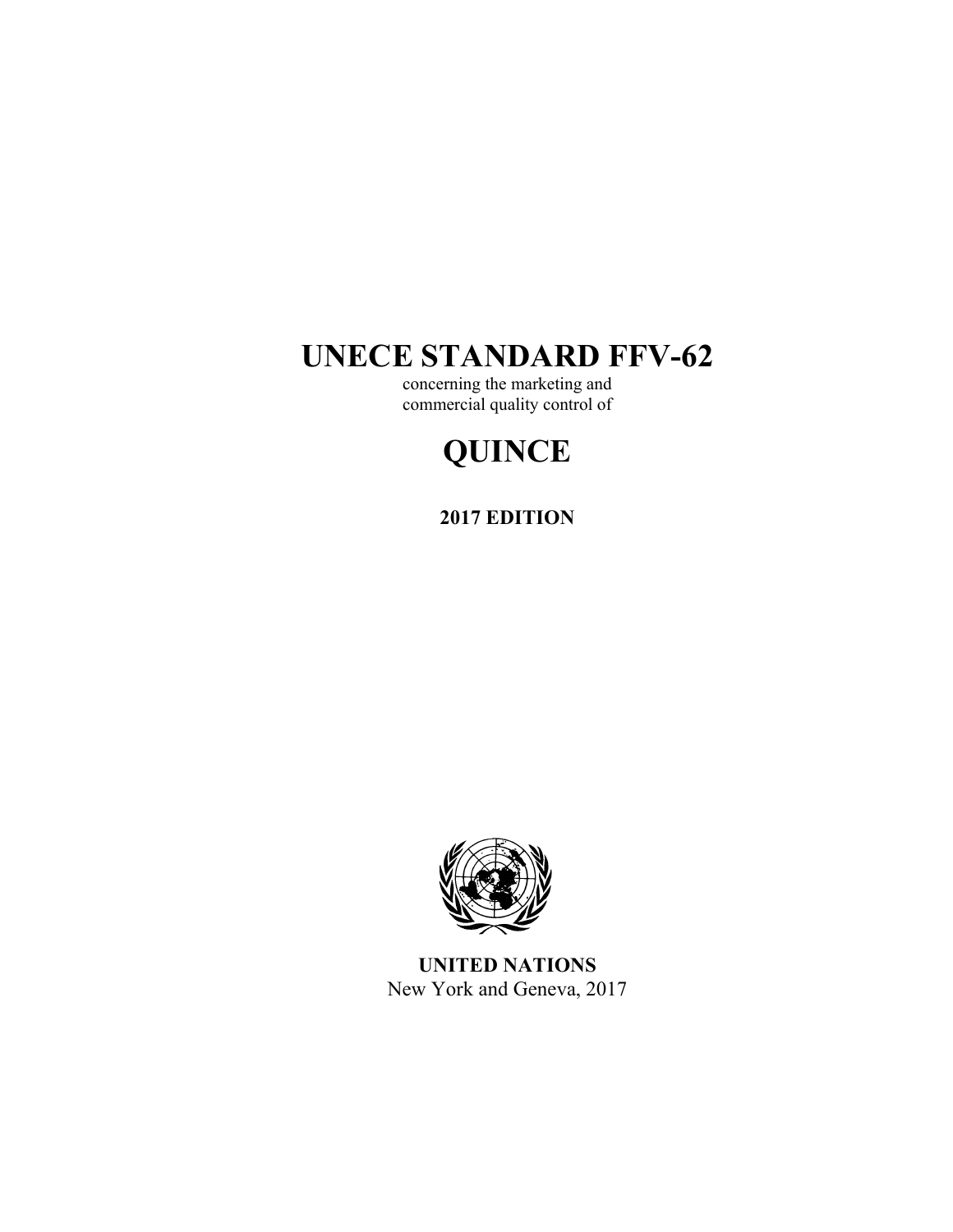#### **NOTE**

#### **Working Party on Agricultural Quality Standards**

The commercial quality standards developed by the Working Party on Agricultural Quality Standards of the United Nations Economic Commission for Europe (UNECE) help facilitate international trade, encourage highquality production, improve profitability and protect consumer interests. UNECE standards are used by governments, producers, traders, importers and exporters, and other international organizations. They cover a wide range of agricultural products, including fresh fruit and vegetables, dry and dried produce, seed potatoes, meat, cut flowers, eggs and egg products.

Any member of the United Nations can participate, on an equal footing, in the activities of the Working Party. For more information on agricultural standards, please visit our website <www.unece.org/trade/agr>.

The present revised Standard for Quince is based on document ECE/TRADE/C/WP.7/2014/4, reviewed and adopted by the Working Party at its seventieth session.

Aligned with the Standard Layout (2017)

The designations employed and the presentation of the material in this publication do not imply the expression of any opinion whatsoever on the part of the United Nations Secretariat concerning the legal status of any country, territory, city or area or of its authorities, or concerning the delimitation of its frontiers or boundaries. Mention of company names or commercial products does not imply endorsement by the United Nations.

All material may be freely quoted or reprinted, but acknowledgement is requested.

Please contact the following address with any comments or enquiries:

Agricultural Standards Unit Economic Cooperation and Trade Division United Nations Economic Commission for Europe Palais des Nations CH-1211 Geneva 10, Switzerland E-mail: agristandards@unece.org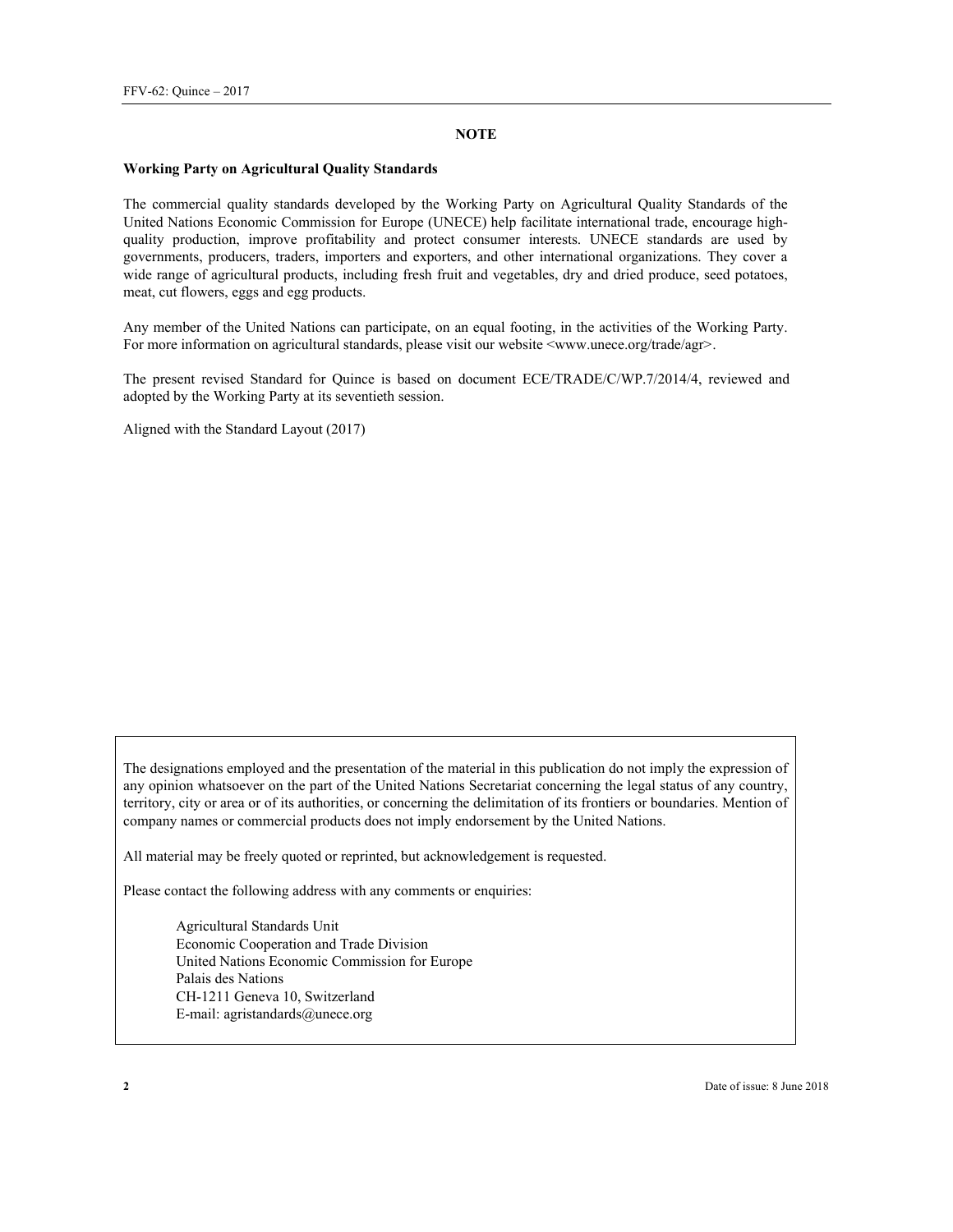# **UNECE Standard FFV-62 concerning the marketing and commercial quality control of quince**

# **I. Definition of produce**

This standard applies to quince of varieties (cultivars) grown from *Cydonia oblonga* Mill. to be supplied fresh to the consumer, quince for industrial processing being excluded.

# **II. Provisions concerning quality**

The purpose of the standard is to define the quality requirements for quince after preparation and packaging.

However, if applied at stages following export, products may show in relation to the requirements of the standard:

- a slight lack of freshness and turgidity
- for products graded in classes other than the "Extra" Class, a slight deterioration due to their development and their tendency to perish.

The holder/seller of products may not display such products or offer them for sale, or deliver or market them in any manner other than in conformity with this standard. The holder/seller shall be responsible for observing such conformity.

#### **А. Minimum requirements**

In all classes, subject to the special provisions for each class and the tolerances allowed, the quince must be:

- intact
- sound; produce affected by rotting or deterioration such as to make it unfit for consumption is excluded
- clean, practically free of any visible foreign matter
- fresh in appearance
- practically free from pests
- free from damage caused by pests affecting the flesh
- free of abnormal external moisture
- free of any foreign smell and/or taste.

The development and condition of the quince must be such as to enable them:

- to withstand transportation and handling
- to arrive in satisfactory condition at the place of destination.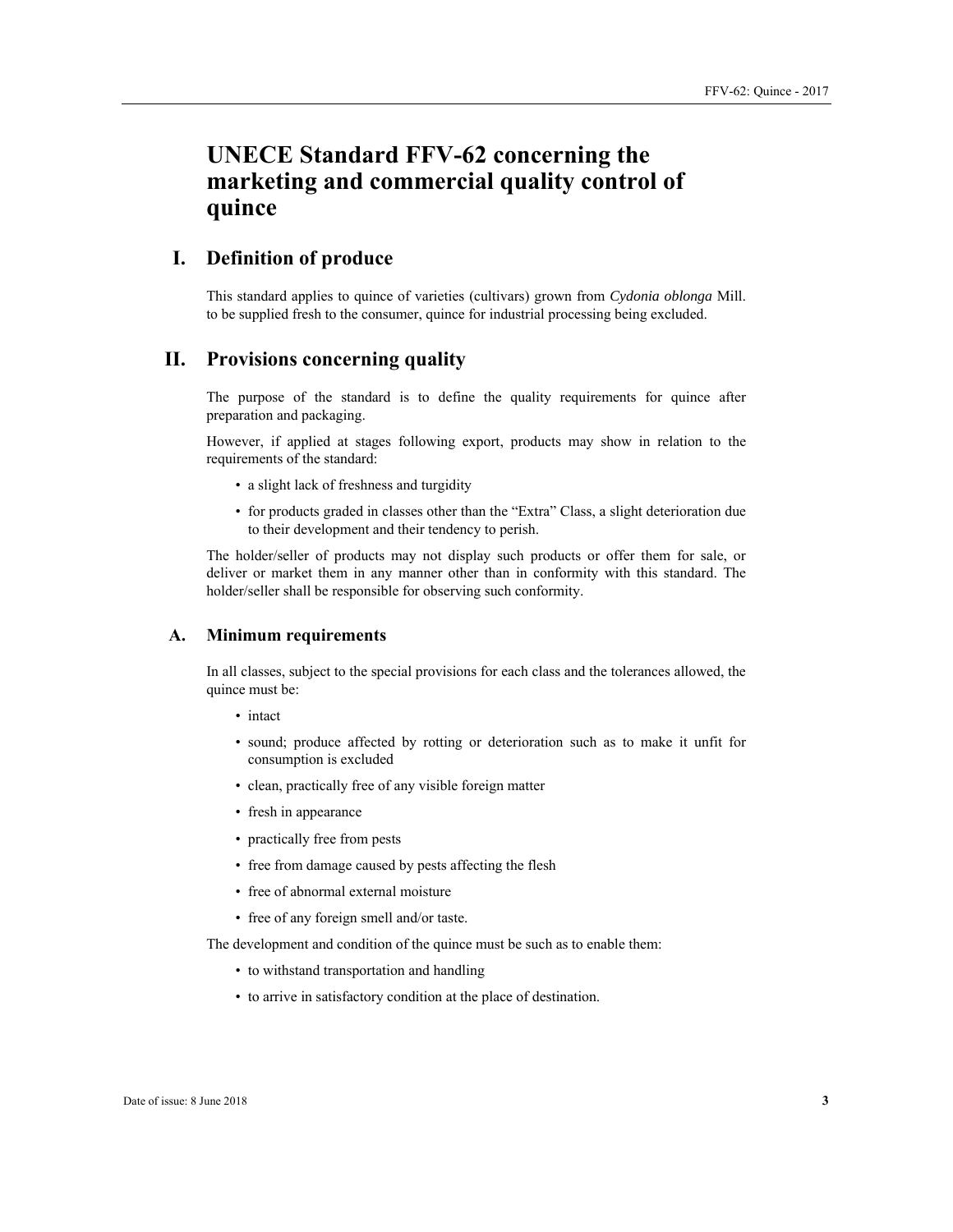#### **В. Maturity requirements**

The development and state of maturity of the quince must be such as to enable them to continue their ripening process and to reach a satisfactory degree of ripeness.

### **С. Classification**

Quince are classified in three classes, as defined below.

#### *(i) "Extra" Class*

Quince in this class must be of superior quality. They must be characteristic of the variety.

The bloom, if present, must be virtually intact.

The flesh must be perfectly sound.

The quince must be free from defects, with the exception of very slight superficial defects, provided these do not affect the general appearance of the produce, the quality, the keeping quality and presentation in the package.

#### *(ii) Class I*

Quince in this class must be of good quality. They must be characteristic of the variety.

The bloom, if present, must be practically intact.

The flesh must be perfectly sound.

The following slight defects, however, may be allowed, provided these do not affect the general appearance of the produce, the quality, the keeping quality and presentation in the package:

- a slight defect in shape
- slight defects in colouring
- slight russeting
- slight skin defects not exceeding:
	- 2 cm in length for defects of elongated shape
	- 2 cm2 cumulative in area for other defects
- slight bruises.

#### *(iii) Class II*

This class includes quince that do not qualify for inclusion in the higher classes but satisfy the minimum requirements specified above.

The flesh must be free from major defects.

The following defects may be allowed, provided the quince retain their essential characteristics as regards the quality, the keeping quality and presentation:

- defects in shape
- defects in colouring
- russeting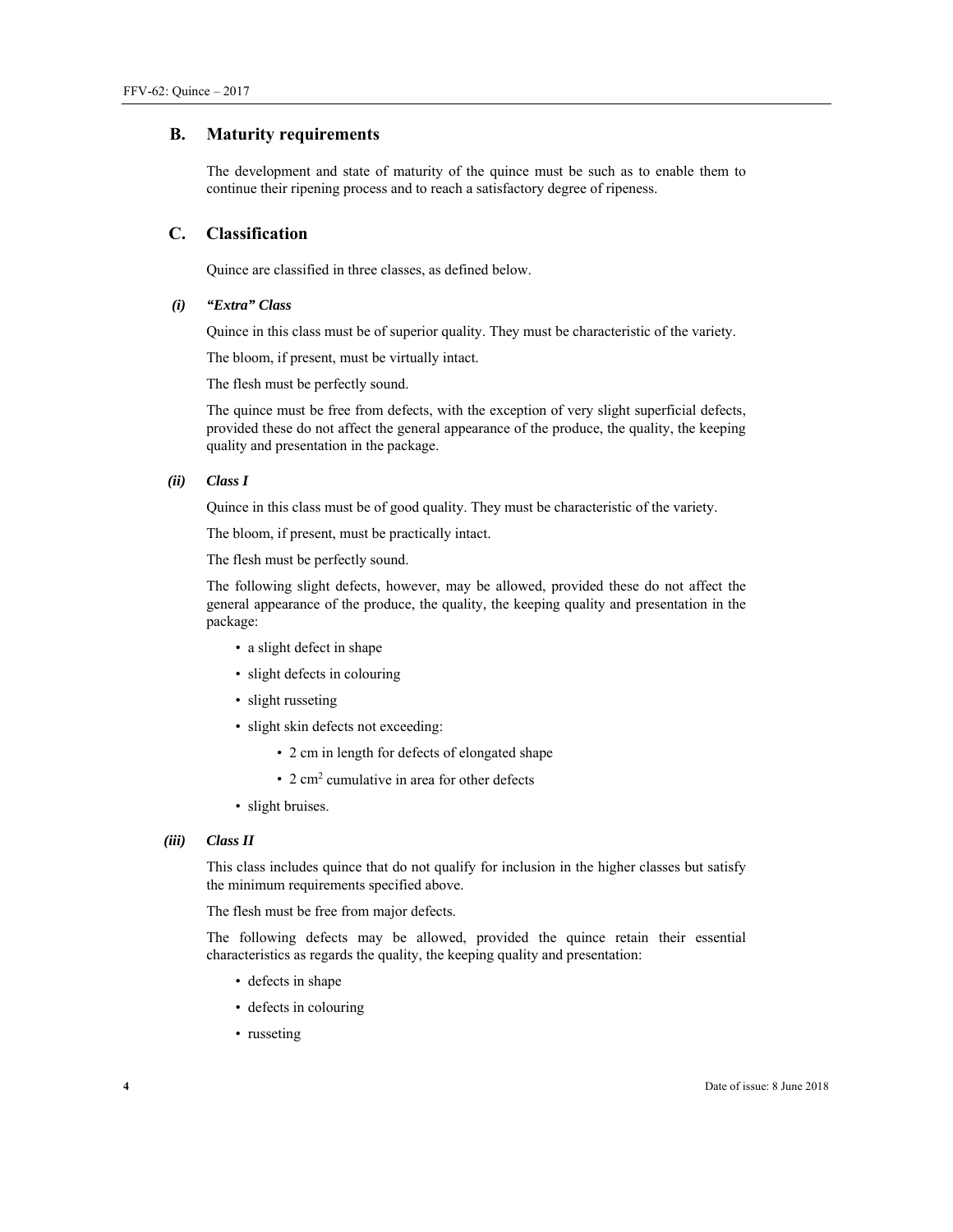- skin defects not exceeding:
	- 4 cm in length for defects of elongated shape
	- 4 cm2 cumulative in area for other defects
- bruises.

# **III. Provisions concerning sizing**

Size is determined by the maximum diameter of the equatorial section or by weight.

The minimum size shall be 40 mm or 100 grams.

To ensure uniformity in size, the range between produce in the same package shall not exceed:

(a) For fruit sized by diameter:

20 mm.

(b) For fruit sized by weight:

| Weight category $(g)$ | Max. difference in weight $(g)$ |
|-----------------------|---------------------------------|
| $100 - 250$           | 30                              |
| Over 250 to 400       | 50                              |
| Over $400$            | 80                              |

Uniformity in size is optional for Class II.

# **IV. Provisions concerning tolerances**

At all marketing stages, tolerances in respect of quality and size shall be allowed in each lot for produce not satisfying the requirements of the class indicated.

#### **A. Quality tolerances**

#### *(i) "Extra" Class*

A total tolerance of 5 per cent, by number or weight, of quince not satisfying the requirements of the class but meeting those of Class I is allowed. Within this tolerance not more than 0.5 per cent in total may consist of produce satisfying the requirements of Class II quality.

#### *(ii) Class I*

A total tolerance of 10 per cent, by number or weight, of quince not satisfying the requirements of the class but meeting those of Class II is allowed. Within this tolerance not more than 1 per cent in total may consist of produce satisfying neither the requirements of Class II quality nor the minimum requirements, or of produce affected by decay.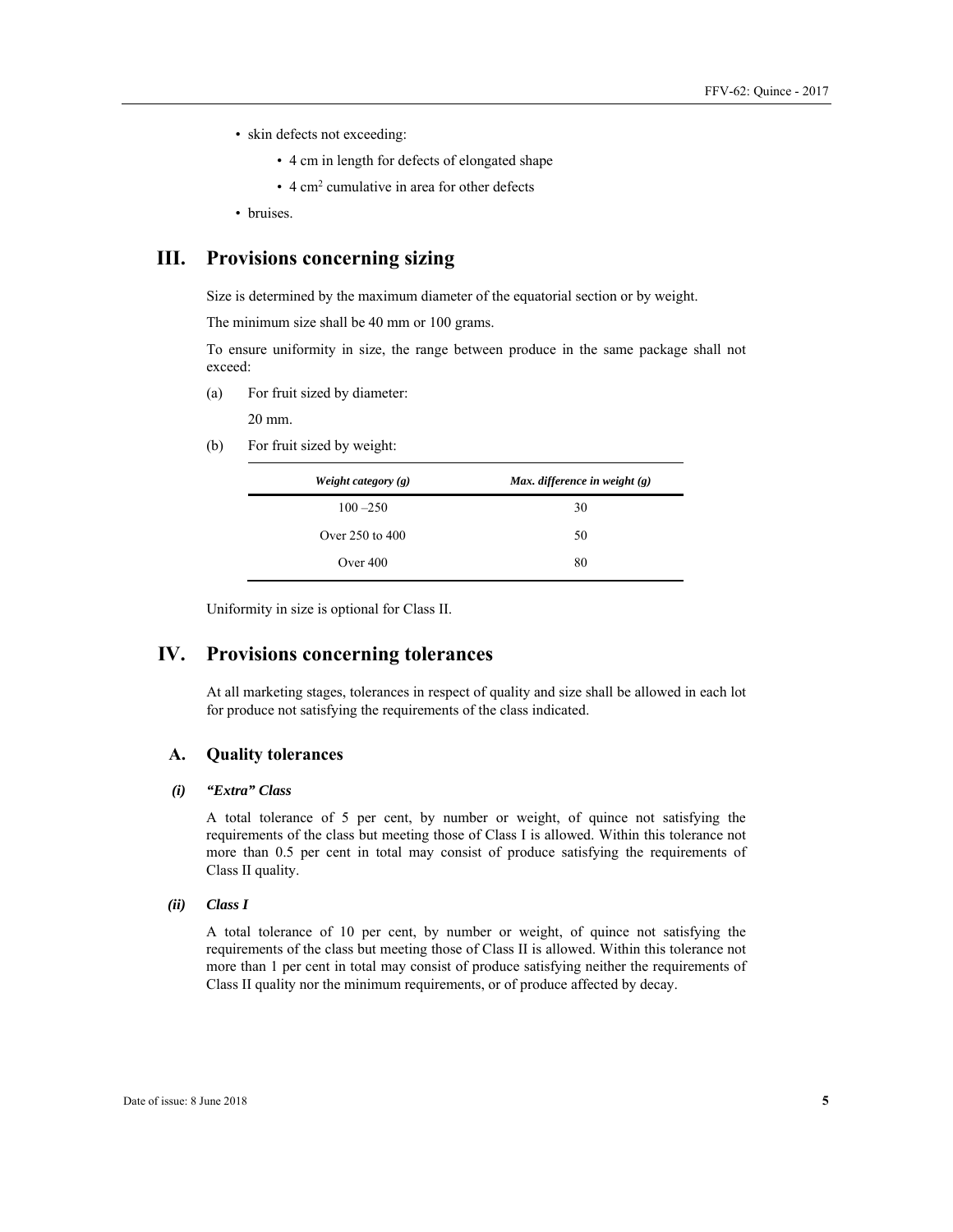#### *(iii) Class II*

A total tolerance of 10 per cent, by number or weight, of quince satisfying neither the requirements of the class nor the minimum requirements is allowed. Within this tolerance not more than 2 per cent in total may consist of produce affected by decay.

#### **B. Size tolerances**

For all classes (if sized): a total tolerance of 10 per cent, by number or weight, of quince not satisfying the requirements as regards sizing is allowed.

# **V. Provisions concerning presentation**

#### **А. Uniformity**

The contents of each package of quince must be uniform and contain only quince of the same origin, variety, quality and size (if sized).

However, a mixture of quince of distinctly different varieties may be packed together in a sales package, provided they are uniform in quality and, for each variety concerned, in origin. However, in case of those mixtures uniformity in size is not required.

The visible part of the contents of the package must be representative of the entire contents.

#### **В. Packaging**

The quince must be packed in such a way as to protect the produce properly.

The materials used inside the package must be clean and of a quality such as to avoid causing any external or internal damage to the produce. The use of materials, particularly of paper or stamps bearing trade specifications, is allowed, provided the printing or labelling has been done with non-toxic ink or glue.

Stickers individually affixed to the produce shall be such that, when removed, they neither leave visible traces of glue, nor lead to skin defects. Information lasered on single fruit should not lead to flesh or skin defects.

Packages must be free of all foreign matter.

# **VI. Provisions concerning marking**

Each package<sup>1</sup> must bear the following particulars, in letters grouped on the same side, legibly and indelibly marked and visible from the outside:

# **А. Identification**

Packer and/or dispatcher/exporter:

 $\overline{a}$ 

<sup>&</sup>lt;sup>1</sup> These marking provisions do not apply to sales packages presented in packages. However, they do apply to sales packages (pre-packages) presented individually.